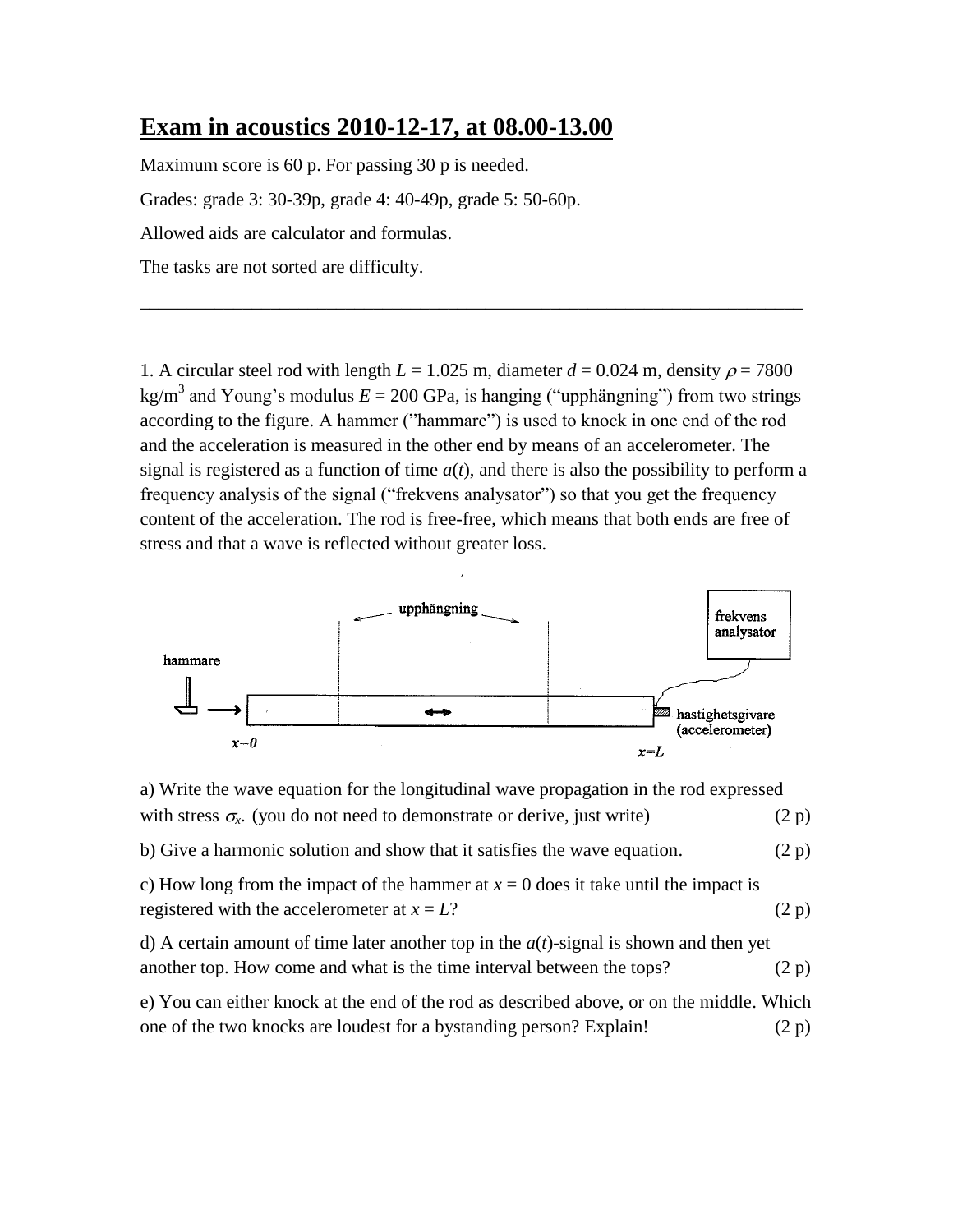2. This is a continuation of the previous task with the same rod, equipment and approach. First you knock at the end and then you register the signal starting a second after the impact and measuring for a few second on. When you analyse the frequency content in the signal you find a number of tops for different frequencies.

| a) What do you call the frequencies that you observe here?                 | (2 p) |  |  |
|----------------------------------------------------------------------------|-------|--|--|
| b) Calculate the frequencies we can be expected to see (the three lowest). | (2 p) |  |  |
| c) Calculate the wavelength for the respective frequency in b).            | (2 p) |  |  |
| d) Sketch the mode forms to the corresponding frequency in b).             |       |  |  |
|                                                                            |       |  |  |

e) Suppose that we replace the hammer with a shaker that can drive the end  $x = 0$  with the lowest frequency calculated in b). Is there any location on the rod that is still at all times?

(2 p)

3. Take the highest calculated frequency of interest in previous task 2 b).

a) What sampling frequency must be used in order to fulfill the Nyquist criteria? (4 p) b) In the plots below two curves are presented. What is the relation between them and what mathematical operation has been performed in order to attain the second plot from the first?  $(6 \text{ p})$